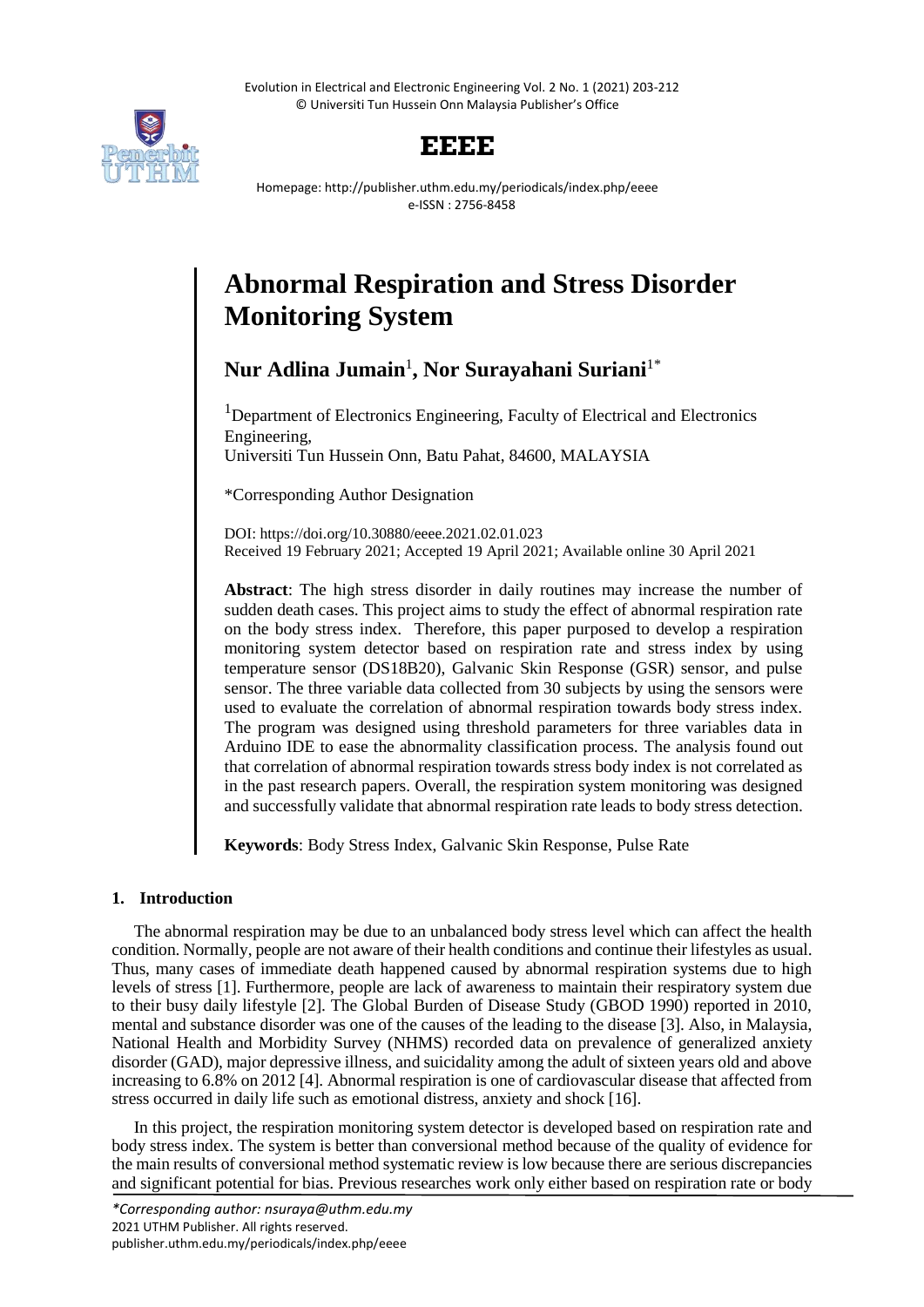stress index monitoring systems individually. The hypotheses for this project are made based on the past research papers[5][6][7]. The hypotheses are when the GSR reading of subjects increases, the respiration of subjects will be increasing on average and when the pulse rate of subjects increases, the respiration of subjects is also increased on average.

## **2. Related Works**

From the past research papers, mostly the input used for the respiration rate system is body temperature measurement and the output will be displayed on LCD. In every research paper, the materials and methods used are different to get the respiration rate data such as LM35 [8], flex sensor [9], thermometer sensor [10] and AD590 temperature sensors [11]. Thus, in this project, the material and method used are a temperature sensor DS18B20 module collecting the temperature body by using threshold method.

The body stress index system in the project used a pulse rate sensor to detect the heart beats and a GSR sensor to collect human conductivity skin during inhale and exhale. The inputs are pre-processed by using threshold method in Arduino coding. The materials used in the body stress index system was chosen based on the ability of the materials to collect and detected raw inputs from human body. Next, threshold method used to determine the abnormality of respiration rate and body stress index by referring research papers conducted by Josephin et.al. [12] and Sreedevi et.al. [13]. Other optional sensors are SEN11574 [9], ADS1292R ECG module [13] and combination of visual sensor, physiological sensor, behavioural sensors and performance sensors [14].

For the abnormality of GSR rate, temperature rate and heart beat rate detected using thresholding method. The coding will be fed into an Arduino and the result is displayed on a LCD. Microcontroller Arduino Uno R3 used for processing the raw inputs. Moreover, the Arduino is provided the libraries that contain coding for testing [15]. Liquid-Crystal Display (LCD) is be implemented in the system to display the data by connecting with Arduino board. By doing so, the user easily to monitor the data of their health conditions.

#### **3. Respiration and Stress Monitoring System**

This section presents the experimental setup design and the overall project block diagram of the monitoring system.

## 3.1 Project Block Diagram

The system consists of three input sensors which are temperature sensor, pulse sensor, and GSR sensor. All the sensors are connected with the analog pins in the microcontroller. The raw input signal for respiration rate will be read when the temperature sensor is put under the nostrils. While the heart rate data was collected from the input signal coming from the pulse sensor and GSR sensor which are attached to the user's fingertips. The range was set in Arduino coding for every each of the sensors.

While collecting the data, the monitoring system controlled by the Arduino starts the data preprocessing. The designed algorithm evaluated and identified the state condition of normal or abnormal based on the thresholding method. The range of each parameter had been set in the coding previously. Next, the LCD displayed the results for the respective user's respiration rate, pulse rate, and GSR reading. The reading values of the sensors must be within the normal range for every sensor's parameter reading value for the normal conditions. If the reading values of the sensors is out of normal range, the result will display either normal or abnormal condition on the LCD.

Figure 1 shows the block diagram of the project. The hardware elements consist of two (2) module which is respiration rate module and the body stress module. This modules function to measure the parameters from the three measurement sensors. The software elements consist of Arduino software for data collection and preprocessing of raw data and evaluate the data.

The respiration rate module can be worn under the nostril and it consists of a DS18B20 temperature sensor. The DS18B20 sensor is connected to the Arduino board to measure the changes in temperature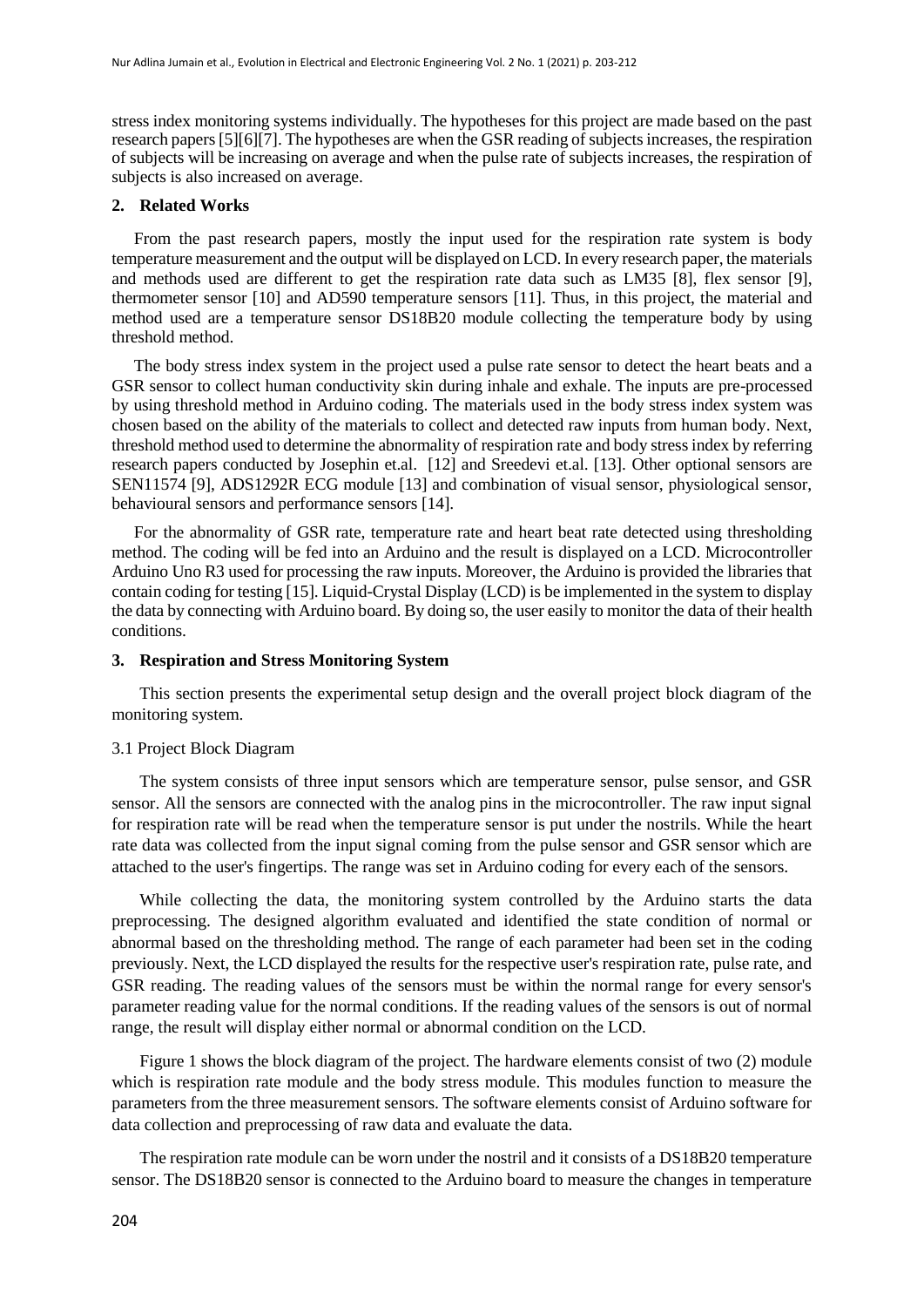while breathing. The body stress module consists of a pulse sensor and GSR sensor which to measures the heart rate and skin conductance. The sensors collect the data and fed it to the microcontroller which is Arduino Uno R3.

The data from the sensors are processed for evaluation purposes in Arduino software. In Arduino software, the evaluation process will happen to determine the respiration rate and the body stress index are normal or abnormal. The final processed data is then sent to the LCD by connecting the LCD board by wire jumper. Finally, the user can view the values displayed on the LCD board to determine the health status of that person.



**Figure 1: Block diagram of respiration and stress monitoring system**

## 3.2 Project Prototype

The functionality of abnormal respiration and stress disorder monitoring system by using Arduino UNO as the microcontroller of the system has been experimentally observed. The monitoring system used a recharging battery so that it can be used from 2 hours up to 3 hours period. The battery acted as a power supply to switch on the Arduino UNO microcontroller that connected with the system. The Arduino UNO adapts to 5V until 12V power supply. Figure 2 shows the prototype of the respiration and stress monitoring system.



**Figure 2: The prototype of respiration and stress monitoring system**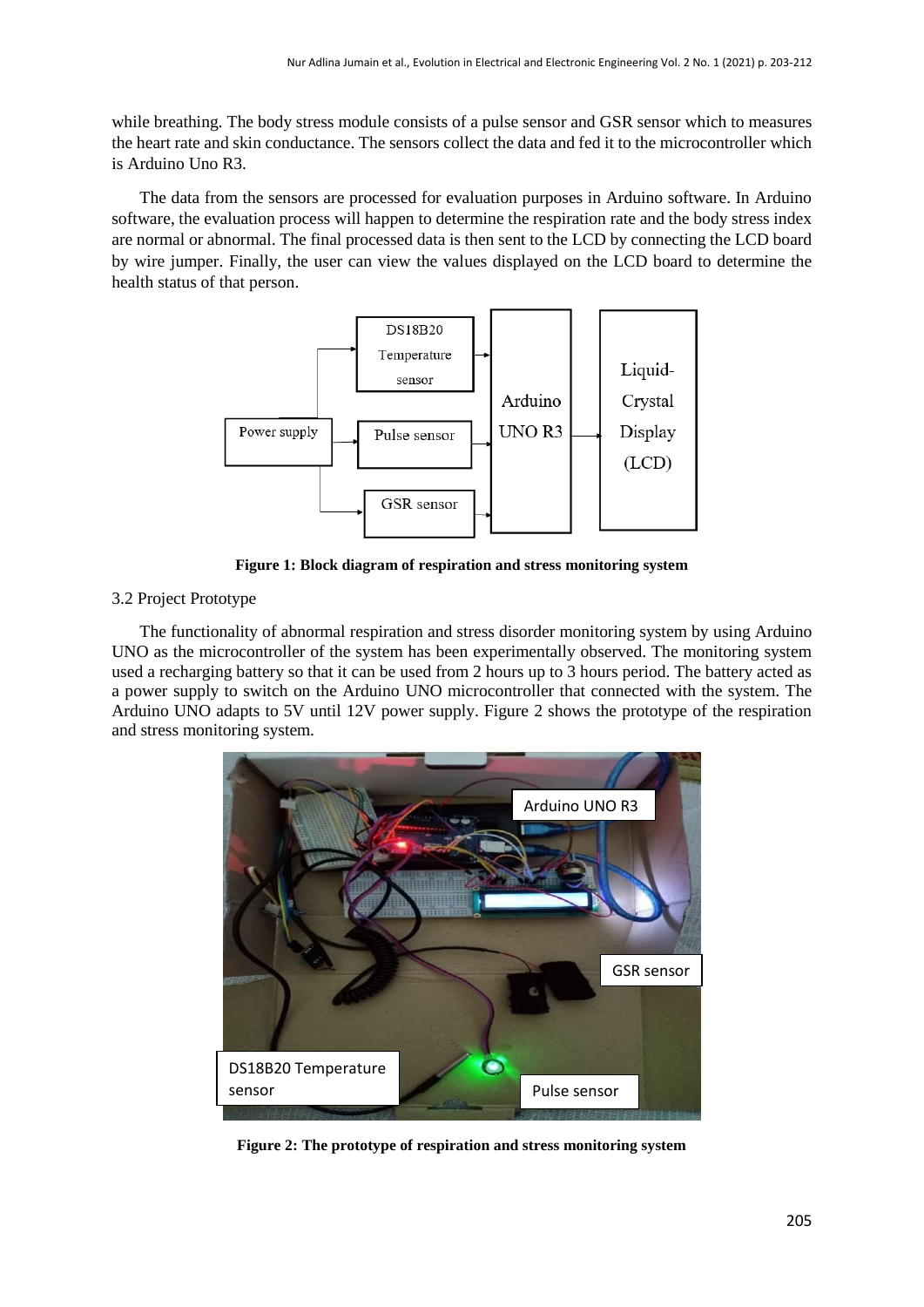#### 3.3 Threshold Parameters

There are three threshold parameters used in this project to determine the range of values of the variables either in normal or abnormal conditions for respiration rate shown in Table 1, GSR reading shown in Table 2 and heart rate shown in Table 3 respectively. The threshold parameters referring the journal and official website. [17][18][19].

| <b>Classification of Respiration</b><br>Rate | <b>Range of Respiration</b><br>Rate |
|----------------------------------------------|-------------------------------------|
| Normal RR (normal condition)                 | 12-20 BPM                           |
| Slow RR (abnormal condition)                 | ${<}12$ BPM                         |
| Fast RR (abnormal condition)                 | $>20$ BPM                           |

#### **Table 1: Respiration Rate Classification**

#### **Table 2: GSR Reading**

| <b>Body Conditions</b> | <b>Range of Reading in</b><br><b>Siemens</b> |
|------------------------|----------------------------------------------|
| Normal condition       | $<$ 4.0 Siemens                              |
| Abnormal condition     | $>4.0$ Siemens                               |

#### **Table 3: Pulse Rate Classification**

| <b>Heart rate Conditions</b> | Range of pulse beat per<br>minute |
|------------------------------|-----------------------------------|
| Normal Condition             | $60-100$ BPM                      |
| <b>Bradycardia</b>           | $<60$ BPM                         |
| (abnormal condition)         |                                   |
| Tachycardia                  | $>100$ BPM                        |
| (abnormal condition)         |                                   |

#### **4. Results and Analysis**

The first subsection will discuss the data results collected after testing 4 subjects in 2 conditions which is in relax condition and stress condition to show the differences normal condition and abnormal condition. However, the project had been tested on 30 subjects with their age is within the range of 19- 25 years old. There are three tests that should be done by the subjects to get the normal data and abnormal data. The first test is done when the subject is in a relaxed condition. The second test is when the subject completed their walking exercise within 1 minute. Then, the final test is conducted when the subjects doing stair exercises within 1 minute. Initially, the first test is conducted to get the normal data and the remaining tests are conducted to get the abnormal data.

Figure 3 shows the reading of three parameters which are Galvanic Skin Response reading in Siemens unit, pulse rate in BPM, and respiration rate also in BPM. The monitoring system will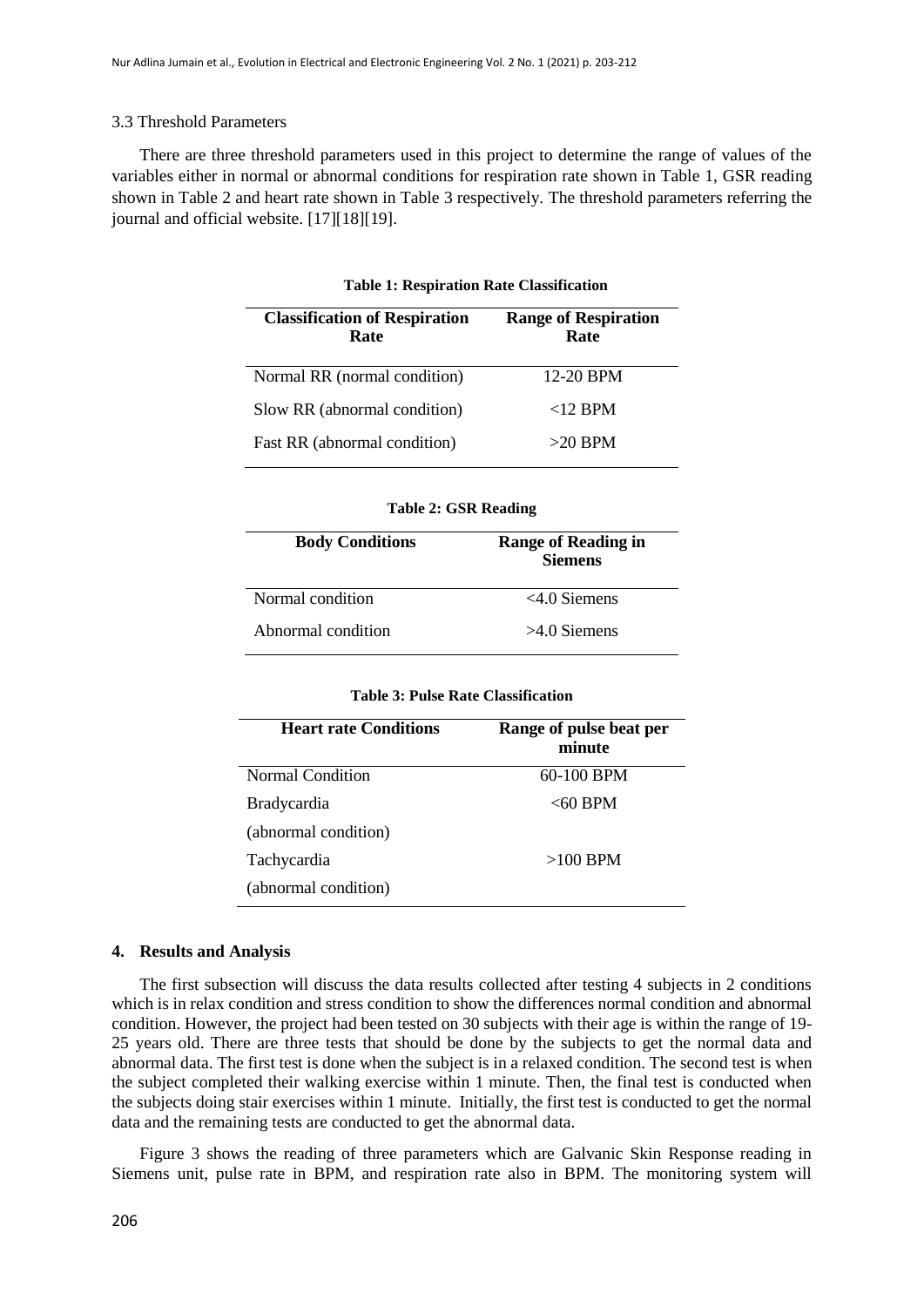determine the condition of the user every 60 seconds after collecting the data. Then, the condition of the user will be displayed.



**Figure 3: The reading of three parameters**

Based on the result obtained in Figure 4, the condition of the subject is shown as "Resp.: Normal, Stress: Normal". The status of the condition is recognized by the system by referring to the threshold of the sensors parameters that have been set in the Arduino IDE coding based on the abnormal condition of the user. The result will show as normal condition when the data collected is below the threshold given in Table I, Table II, and Table III. Otherwise, the display will show an abnormal condition when the collected data is beyond the range of the passing threshold as shown in Figure 5.



**Figure 4: Display for Normal condition**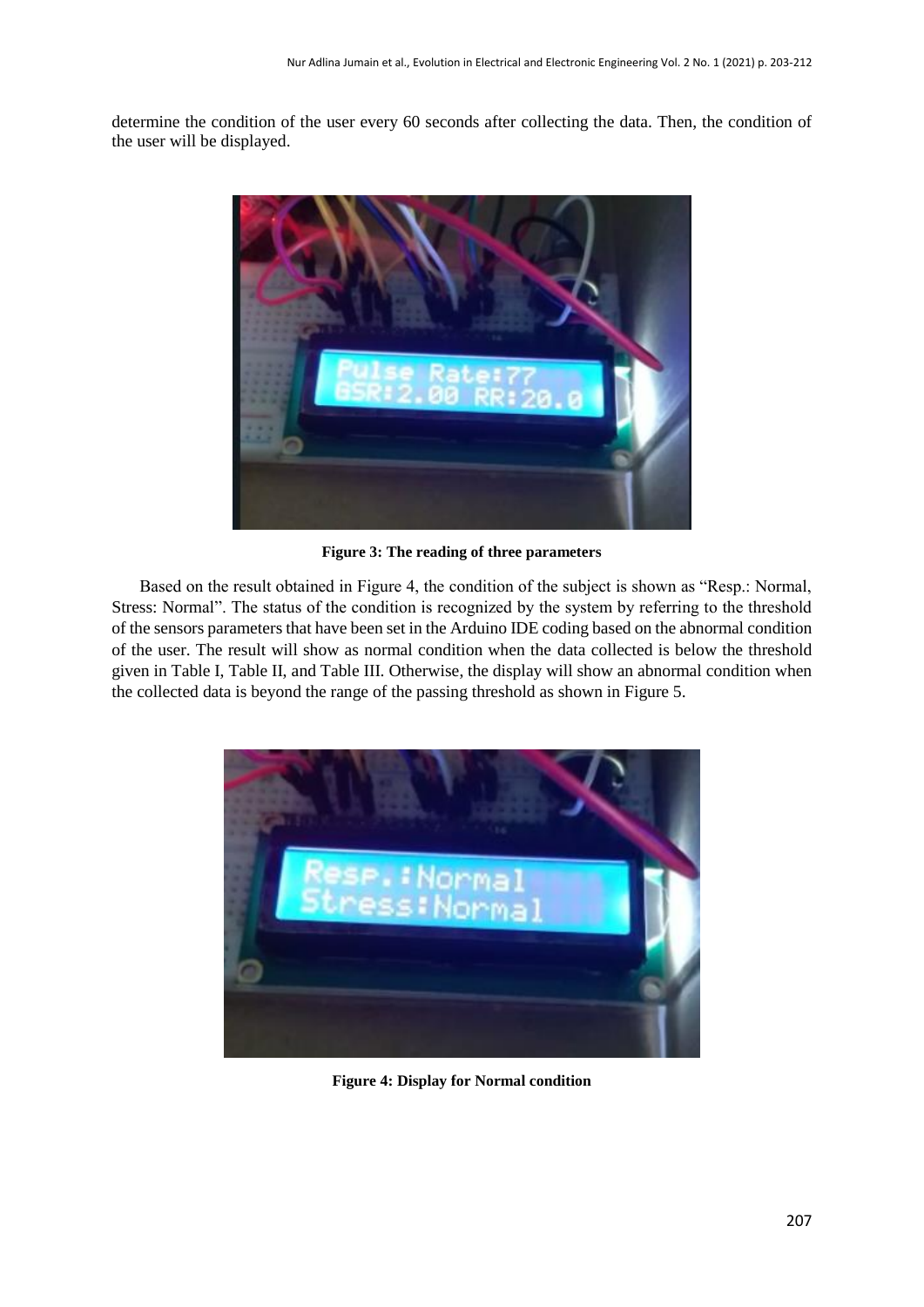

**Figure 5: Display for Abnormal condition**

## 4.1 Testing result for pulse rate classification

The results were compared with the theories and threshold parameters. Figure 6 shows the result of pulse rate of subjects after done three tests which are test for (i) relaxed condition, (ii) after doing walking exercise and (ii) after doing stairs exercise. The 4 subjects above consists of 2 subjects in normal condition which are Subject 12 and Subject 14, and 2 subjects in an abnormal condition which are Subject 9 and Subject 5, for two tests.



**Figure 6: The the result of pulse rate of subjects after done three tests**

Subject 12's pulse rate and Subject 14's pulse rate in relax condition are 97 BPM and 99 BPM that were normal pulse rate while in relax condition. The pulse rate for Subject 12 and Subject 14 after doing walking are 129 BPM and 139 BPM. While for the stairs exercise, Subject 12 and Subject 14 readings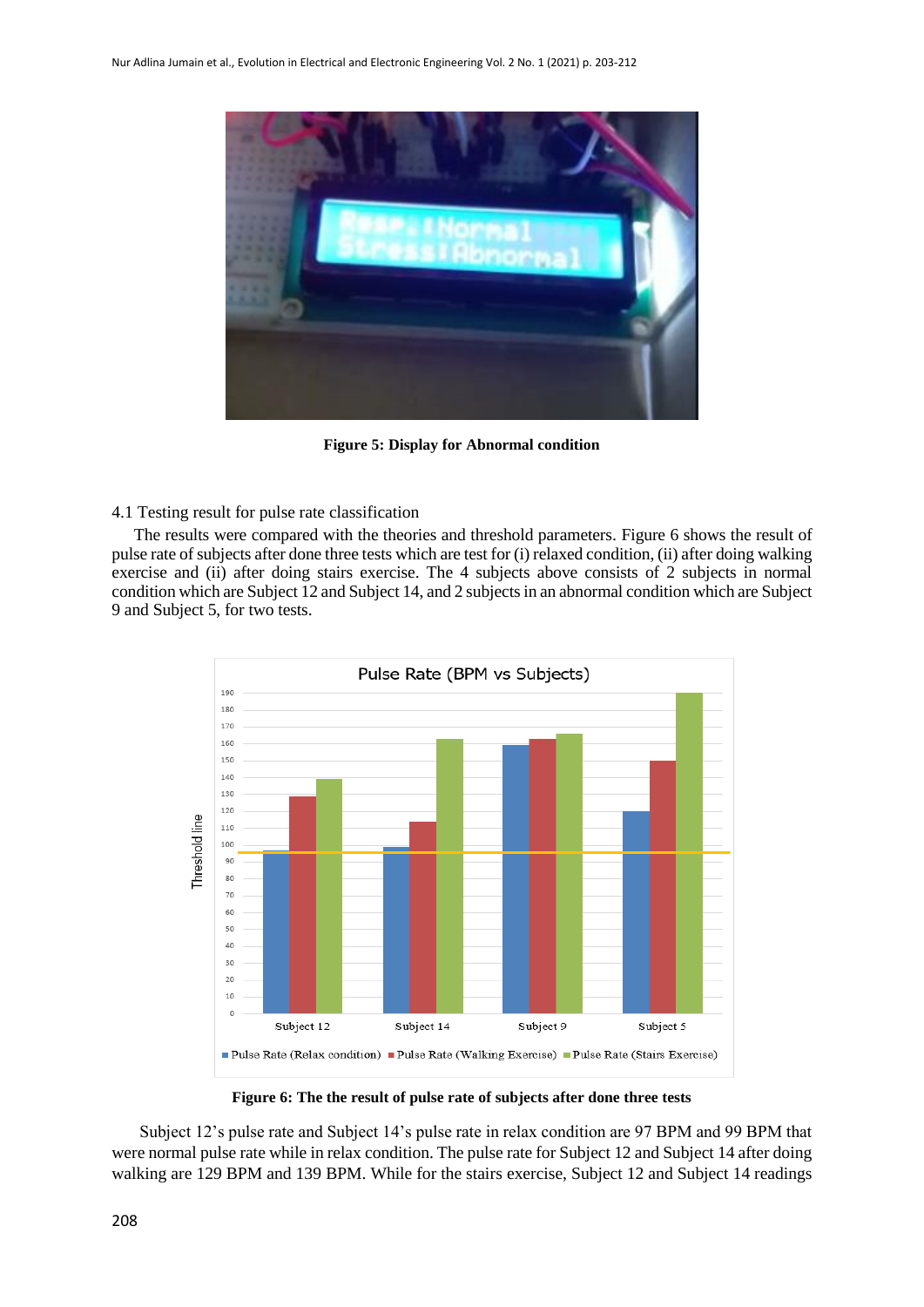are 114 BPM and 163. Both pulse rate reading after doing exercises are should be higher than 100 BPM because human body need more oxygen while doing exercises and that make heartbeat beats faster.

Next, the abnormal condition can be seen on Subject 9 and Subject 5's pulse rate. In relax condition, Subject 9's pulse rate is 159 BPM and Subject 5's pulse rate is 120 BPM. Even though in relaxed condition, that pulse rate readings were abnormal. Then, the pulse rate reading for Subject 9 and Subject 5 after doing walking exercise are above 160 BPM. For the stairs exercise, Subject 9 and Subject 5 pulse readings are 150 BPM and 232 BPM respectively. Logically, the pulse rate after doing exercises should be higher than 100 BPM because the human body needs more oxygen while doing exercises and that make the heartbeat beats faster. But in this case, even though the pulse rate of Subject 9 after both exercises is normal, but the fitness of this subject should be taken into consideration. According to the health screening form, Subject 9 and Subject 5 are having asthma. Subjects that having asthma or other serious illness required careful observation and awareness of the significance of any emergency conditions and situations. Therefore, a healthy screening before doing the tests on subjects is needed.

## 4.2 Testing result for GSR reading classification

Figure 7 shows the result of GSR reading of subjects after done three tests. The subjects are using same subjects as before. As shown in the graph above, the GSR reading values are different for each subject.



**Figure 7: The result of GSR reading of subjects after done three tests**

Subject 12's GSR reading is 1.0 Siemens in relax condition and after walking exercise, and 2.0 Siemens after stairs exercise. Subject 14's GSR reading is 1.0 Siemens in relax condition, 2.0 Siemens in both after exercises. Subject 9's GSR reading is 1.0 Siemens in 2 tests. The GSR readings for that 3 subjects are normal even after doing exercise. This is because when we are doing exercises, we will be more relax, not getting pressure. If that person is getting pressure after doing exercise, it may cause by incapability of that person to do that exercises or in other word they may have respiratory illness or other illness that caused they feel pressured. That condition can be seen in Subject 5's GSR reading.

By observed Subject 5's GSR reading after doing stairs exercise, the reading is abnormal where the value is 3.0 Siemens. As we know, Subject 5 having asthma. When subject doing stairs exercise, subject felt pressured even subject doing in lower speed. The GSR sensor will detect the human resistance value through two fingers to detect the condition human body.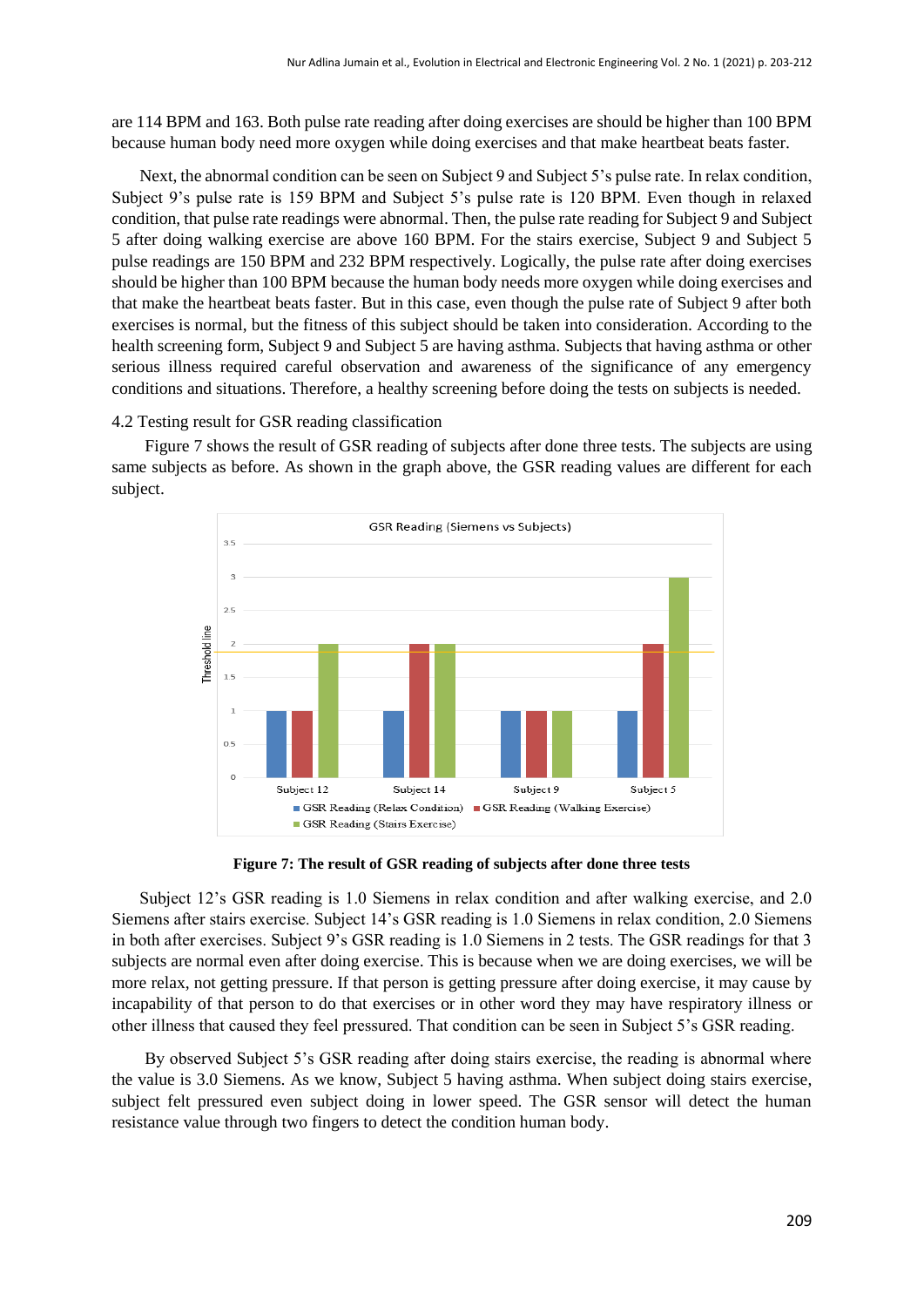## 4.3 Testing result for respiration rate classification

Figure 8 shows the result of respiration rate of 4 subjects after done three tests which are test for are relax condition, after doing walking exercise and after doing stairs exercise. The 4 subjects are same as before, Subject 12 and Subject 14, normal subjects and Subject 9 and Subject 5, abnormal subjects.



**Figure 8:The result of respiration rate of 4 subjects after done three tests**

As shown in Figure 8, the respiration rate reading values are quite same for each subject. By observed the graph, the respiration rate values of Subject 12 are decreasing where the last reading is 19 BPM. Respiration rate values for Subject 14 and Subject 9 are same on all states condition. Next, the respiration rate values for Subject 5 are also normal even at stairs exercise value is decreasing to 18 BPM. However, all respiration rate of subjects is normal where they do not over the threshold of respiration rate.

## **5. Conclusion**

From the project can be concluded that the project had been met all the objectives of the project. The respiration monitoring system detector based on respiration rate and stress index succussed developed. The system is developed based on the scopes of the project. A few recommendations for this project for the future research. Replace the sensors with the high quality one. Due to low quality, it will affect the result that obtained that caused the error and conflict happened during the test. Moreover, the sensors also sensitive to the surrounding condition. Second, the design of the system can be improved with more suitable and with high safety design to keep the system safe. Third, improving the monitoring system by implement the authorization account for privacy of user data. Forth, implement the machine learning method in the monitoring system for determine the data collected. Lastly, the measuring method for respiration rate change to by using PPG signals for more precisely and accuracy.

## **Acknowledgement**

This research was made possible by the continues support and funding from Universiti Tun Hussein Onn Malaysia through TIER1 Grant (H756).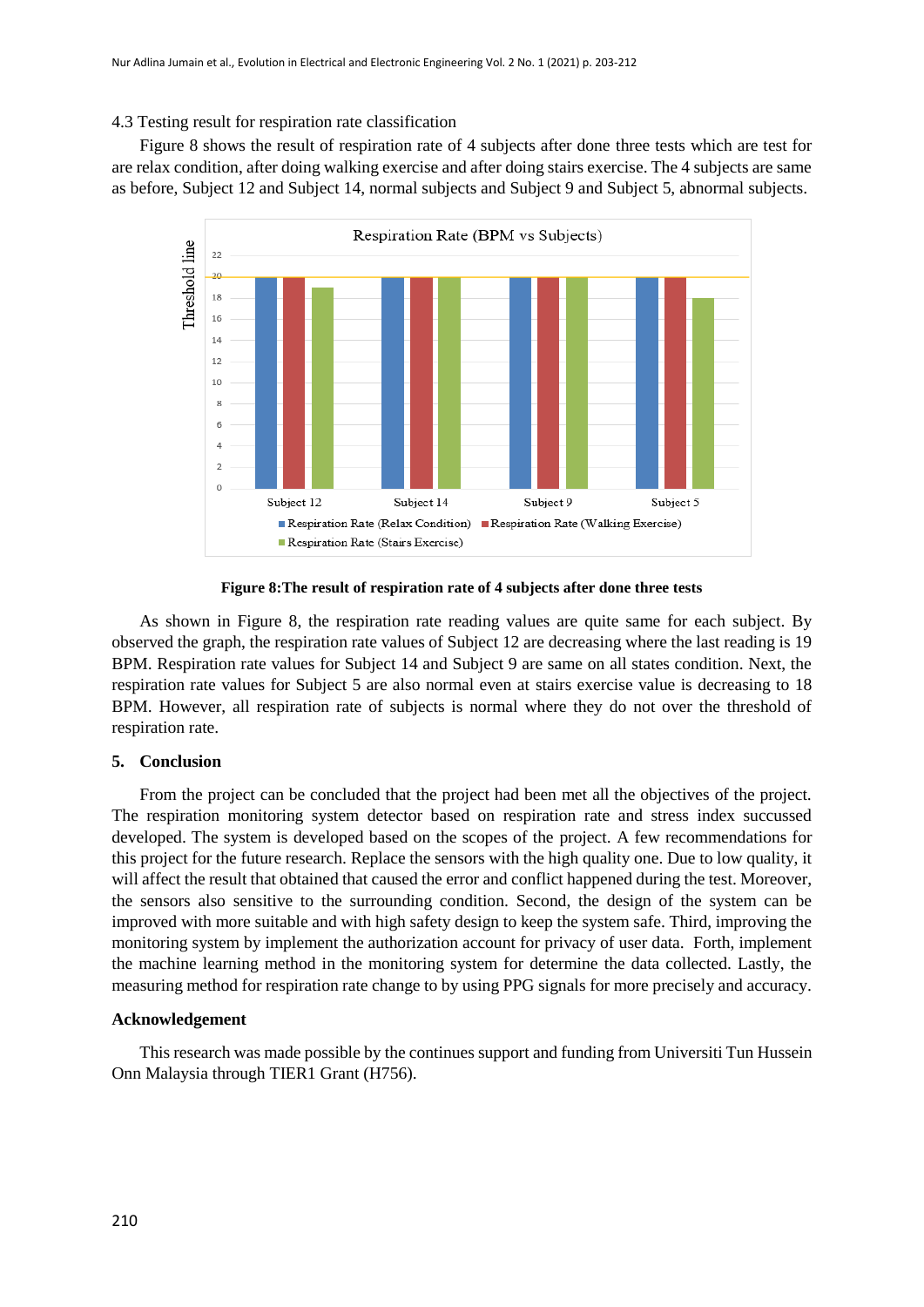## **References**

- [1] S. Labott-Stewart, "Stress Effects on the Body," American Psychological Association, 2020. [Online]. Available: https://www.apa.org/helpcenter/stress/effects-respiratory [Accessed: 5 May 2020]
- [2] E. Kempen, E. A. Symington, H. Muller and T. V. Eeden, "A Study of the Relationship Between Health Awareness, Lifestyle Behaviour and Food Label Usage in Gauteng," South African Journal of Clinical Nutrition, vol. 25, no. 3, pp. 15-21, 2012.
- [3] H. A. Whiteford, A. J. Ferrari, L. Degenhardt, V. Feigin and T. Vos, "The Global Burden of Mental, Neurological and Substance Use Disorders: An Analysis from the Global Burden of Disease Study," PloS one, vol. 10, no. 2, 2015.
- [4] F. Yusoff et al. "National Health and Morbidity Survey 2012 (NHMS 2012): Global School-Based Student Health Survey 2012," Institute for Public Health, 2013.
- [5] J. H. Hee, L. Sina, L. B. Jessica, D. Nikil and M. R. Amir, "Objective Stress Monitoring Based on Wearable Sensors in Everday Settings," Journal of Medical Engineering & Technology, Taylor & Francis Group, vol. 44, no. 4, pp. 177-189, 2020.
- [6] F. Atlee, H. Rakesh, R. Lokesh, T. Tushar and V. S. Ashwini, "Determination of Stress using Blood Pressure and Galvanic Skin Response," Shree Rayeshwar Institute of Engineering and Information Technology, International Coference on Communication and Network Technologies, 2014
- [7] Hindra K., Alexandr V. M. & Mykola P., "Stress Detection from Speaech and Galvanic Response Signals", Proc. IEEE International Symposium on Computer-Based Medical System, 2013.
- [8] A. Singh & A. Chaudhary, "Real Time Respiration Rate Measurement using Temperature Sensor," International Journal on Recent and Innovation Trends in Computing and Communication, vol. 5, no. 6, 2017
- [9] G. K. Demtania, T. Triwiyanto, C. N. Priyambada et al., "Measuring of Vital Signs using Internet of Things Technology," IEEE Xplore, International Seminar on Application for Technology of Information and Communication, 2019
- [10] R. B. Prasetiyo, K. Choi & G. Yang, "Design and Implementation of Respiration Rate Measurement System using an Information Filter on an Embedded Device," MDPI, University of Science and Technology, Daejeon, 2018.
- [11] A. D. Cantara & A. M. Ceniza, "Stress Sensor Prototype: Determining the Stress Level in using a Computer through Validated Self-Made Heart Rate (HR) and Galvanic Skin Response (GSR) Sensors and Fuzzy Logic Algorithm," International Journal of Engineering Research & Technology, vol. 5, no. 3, 2016,
- [12] J. A. Dhivya, S. Akshaya, U. Rithikka & Fathima, "Stress Meter using Pulse and Sweet Sensor," International Journal of Recent Technology and Engineering, vol. 8, no. 4, pp. 12386-12390, 2019
- [13] S. Uday, C. Jyotsna & J. Amudha, "Detection of Stress using Wearable Sensors in IoT Platform," International Conference on Inventive Communication and Computational Technologies, 2018,